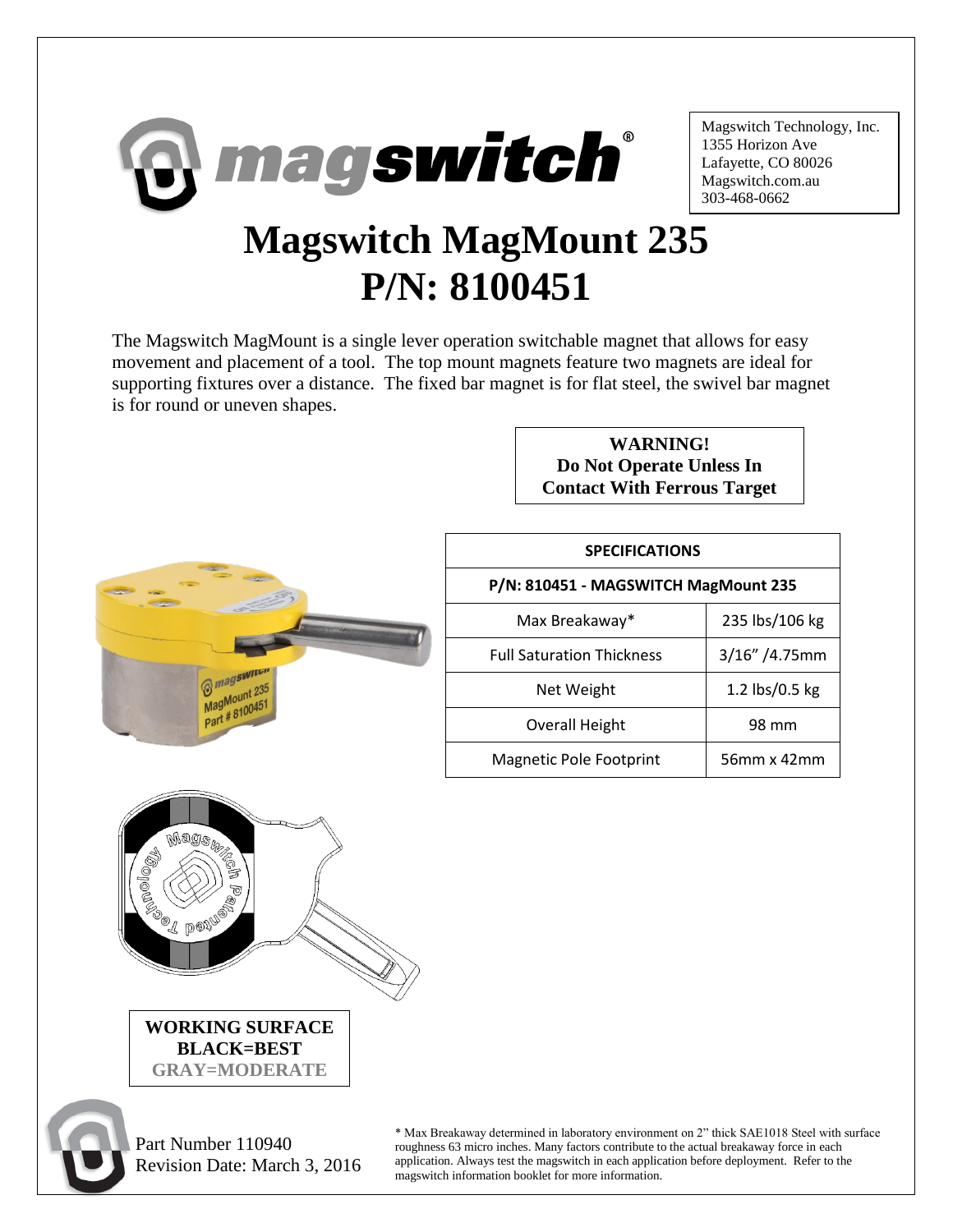



 Part Number 110940 Revision Date: March 3, 2016